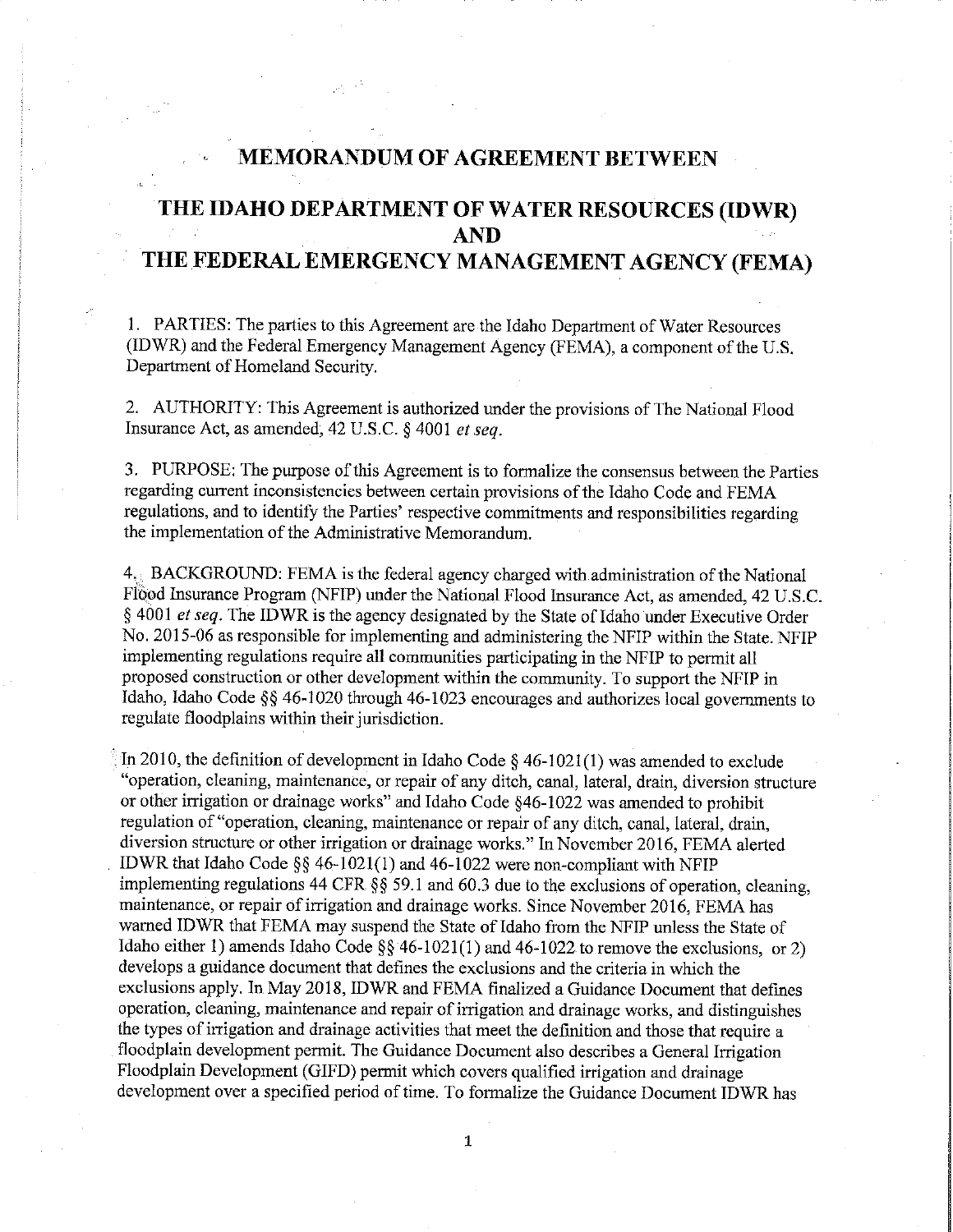incorporated it into an Administrative Memorandum that guides IDWR floodplain management staff when advising local communities working with irrigation entities.

## 5. AGREEMENT OF THE PARTIES:

5.1. Upon execution of this Agreement, IDWR will post a copy of this Agreement and the Administrative Memorandum to the Floodplain Management page of the IDWR website.

5.2. IDWR will send a copy of this Agreement and the attached Administrative Memorandum to all Idaho communities participating in the NFIP by April 1, 2019. A cover letter accompanying the Agreement and Administrative Memorandum will encourage local communities to adopt the definitions and GIFD permit into their floodplain management regulations.

5.3. IDWR will send a copy of this Agreement and the attached Administrative Memorandum to all irrigation districts, canal companies, and other irrigation entities in Idaho by May 1, 2019. IDWR will send a copy of this Agreement and Administrative Memorandum to the Idaho Board of Professional Engineers and Professional Land Surveyors (IBPEPLS) and the Idaho Water Users Association (IWUA) to request publication of the Guidance Document in IBPEPLS' and IWUA's next available newsletters.

5.4. IDWR will coordinate with FEMA to host five (5) training opportunities prior to September 1, 2019. The training opportunities and schedule shall be announced in cover letters accompanying this Agreement and Administrative Memorandum that are sent to NFIP communities and Idaho irrigation entities. Those training opportunities shall include two (2) webinar(s) and three (3) workshop(s) held in Idaho. IDWR will request that the IWUA include training on the Administrative Memorandum at its Water Law & Resource Issues Seminar in June 2019.

5.5. IDWR will incorporate the requirements and expectations outlined in the Administrative Memorandum at all regular floodplain management training workshops and classes, or other training events sponsored by IDWR or FEMA in Idaho for as long as this Agreement is in effect.

5.6. FEMA agrees to support IDWR, the State ofidaho, Idaho NFIP communities, and Idaho irrigation entities with ongoing training and educational opportunities in Idaho, and in addressing questions from NFIP communities, IDWR floodplain management staff, and Idaho irrigation entities.

5. 7. FEMA agrees not to suspend the State ofidaho from the NFIP due to inconsistencies between Idaho Code§§ 46-1021(1) to 46-1022 (as amended in 2010) and 44 CFR §§ 59.1 and 60.3 as long as this Agreement is in effect and IDWR executes the actions identified in sections 5.1-5.5 of this Agreement.